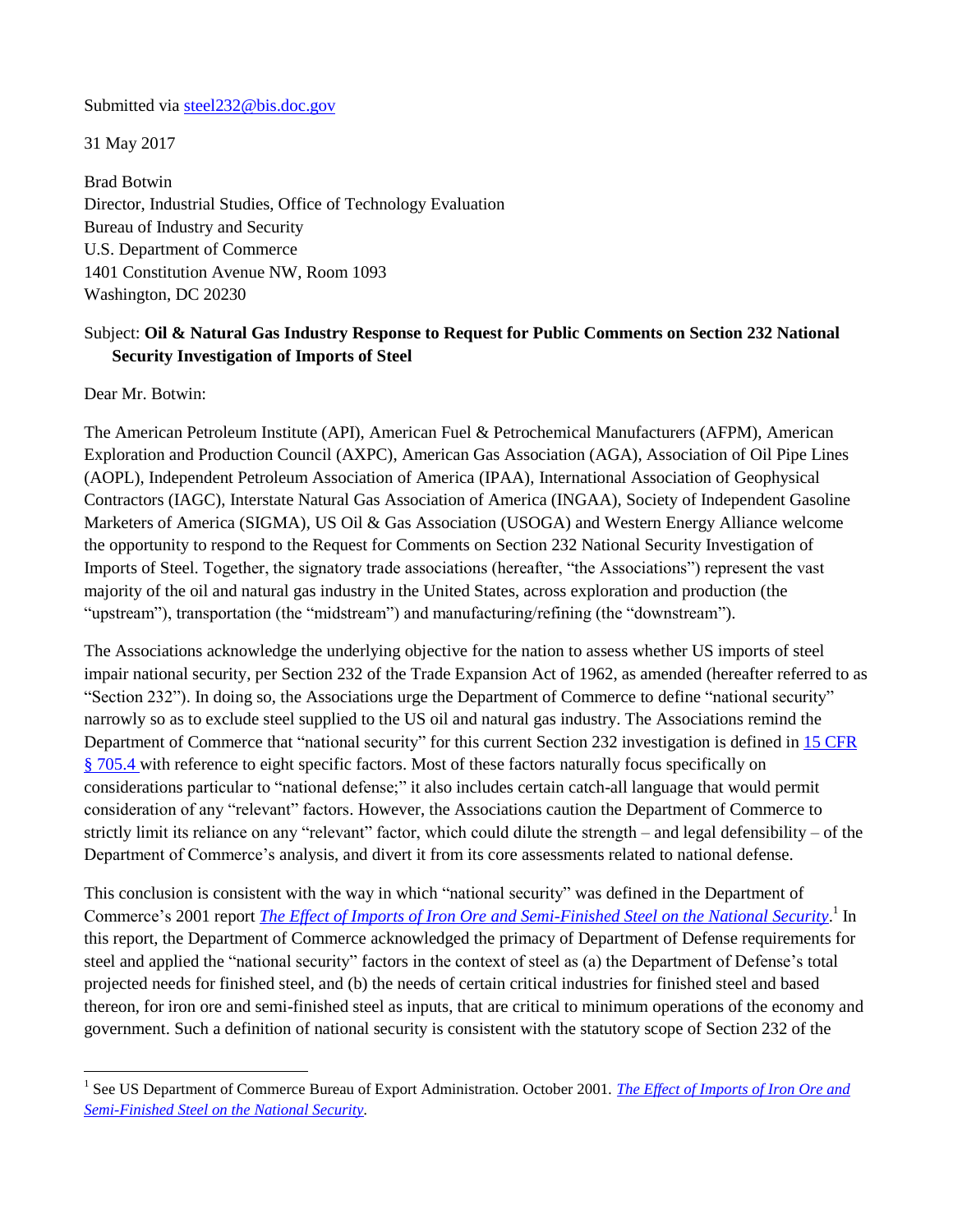Trade Expansion Act of 1962, as amended, and with 15 CFR § 705.4. In addition, applying "national security" factors in a manner that is narrow and precise, for the purposes of Section 232 investigations, prevents such evaluations from undertaking an unduly broad scope, which could result in a definition of "national security" that would essentially mean any uses or imports of a product such as steel in any industrial or related application. This is not the intent of Section 232. The Bureau of Industry and Security (BIS) will have to address any departure from the 2001 definition on an extremely strong record, particularly given the monumental shifts in the domestic oil and gas industry since 2001, and cannot do so arbitrarily or capriciously.

From a policy perspective, a narrow interpretation of national security would also limit unintended impacts that could occur from a broad application. The Associations urge the Department of Commerce not to equate US imports of steel, whether for the oil and natural gas industry or other uses in the US economy, as inherently negative. This is a false determination. In the oil and gas industry, the availability of multiple domestic and foreign sources of steel has provided supplies that have led to the US becoming the world's largest producer of oil and natural gas. The Associations urge the Department of Commerce to consider the ways in which US energy security is enabled, not hindered, by imports of steel. The US oil and natural gas industry, which supports 9.8 million US jobs, uses steel in a variety of ways. As illustrative examples, the US oil and natural gas industry uses steel in the upstream for drilling and in production facilities and terminals (both onshore and offshore); in the midstream for pipelines, gas processing facilities and vessels; and in the downstream for refineries and petrochemical plants.

In fact, several of the trade associations signatory to this letter, representing the midstream segment of the US oil and natural gas industry, have recently provided comments and a report to the Department of Commerce that details the pipeline-grade steel, line pipe and equipment manufacturing that represent the steel inputs to US oil and natural gas pipelines. As stated in these [previous comments](https://www.regulations.gov/document?D=DOC-2017-0002-0057) and report, the Associations urge the Department of Commerce, in this Section 232 investigation, to ensure that proposed government action does not have the unintended result of reducing or significantly delaying oil and natural gas industry projects and limiting US oil and natural gas industry job growth.

In fact, limitations on steel imports to the US may hinder the US energy revolution and may hurt US geopolitical standing abroad. The oil and natural gas industry involves complex operations that benefit from a strong and diverse supply chain. Broadly applied trade restrictions would significantly undermine that supply structure and potentially compromise our member companies' oil and natural gas production, refining and transportation of energy to consumers, including the US military. Limitations on US imports of steel could also constrain US exports of crude oil, natural gas (both pipeline gas and liquefied natural gas), and refined products, petrochemicals, and other energy intensive manufactured goods reliant on natural gas.

We firmly believe that general concerns about trade imbalances should be addressed through other means. In that vein, the US Government has taken recent actions to address the conclusions of US trade remedy cases that point to the underlying causes of global steel market distortions as particular practices of certain foreign governments with respect to specific types of steel products.<sup>2</sup> The Associations urge that any recommendations for additional action prompted by this Section 232 investigation, if warranted according to a narrow definition of harm to "national security," be targeted to address specific actions by specific foreign governments with respect to specific steel products that are not already addressed by existing US trade remedies and that the Administration also

 $\overline{\phantom{a}}$ 

<sup>2</sup> See US International Trade Commission. *[Antidumping and Countervailing Duty Investigations.](https://www.usitc.gov/trade_remedy/731_ad_701_cvd/investigations.htm)*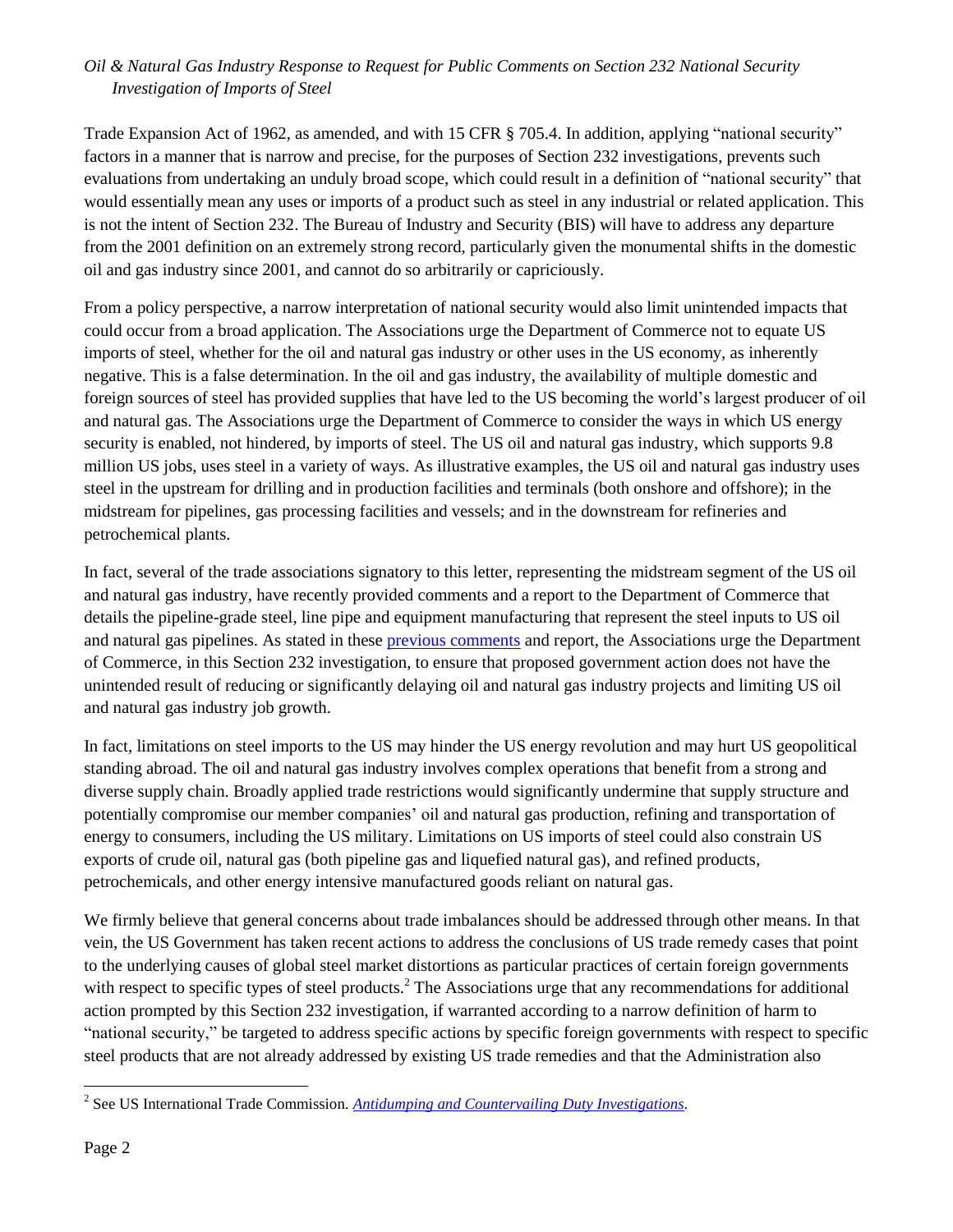consider the potential negative effects of US tariffs, quotas or other measures that would raise the cost of steel inputs for the oil and natural gas industry.

The Associations urge the Department of Commerce to consider the potential negative effects of policies to address this Section 232 investigation on affordable energy for consumers, including the US government and US military. In addition to the direct effects of potential US policies such as tariffs or quotas, US actions may also invite retaliation by trade partners and/or challenges at the WTO that could have the similar negative effects on affordable energy. The Associations believe that any policy recommendations to address the findings of this Section 232 investigation should be narrowly tailored to the proper findings of this Section 232 investigation and avoid broad applications which sweep in all imported steel products from all countries.

In summary, the Associations urge the Department of Commerce to use the following criteria to determine the appropriate policy recommendations to address the findings of this Section 232 investigation of steel imports:

- 1. When determining harm to national security, employ a narrow definition of "national security" that conforms with 15 CFR § 705.4 and that does not include steel supply to the US oil and natural gas industry.
- 2. Consider the extent of existing trade remedies already in place to address the unfair steel trade practices of US trade partners and only put forward new actions that are targeted precisely and narrowly to any previously unaddressed underlying causes of distortions in the global market for steel.
- 3. Consider the ways in which new US tariffs, quotas or other measures could have a potential negative effect on US energy security beyond their initial and direct effects on steel, such as how they may increase costs for oil and natural gas industry by being passed through the chain of distribution, and how they could potentially affect affordable energy for consumers, including the US government.

In addition, the Associations also urge the Administration to continue to focus on any US regulatory or tax policies that currently present barriers to US companies developing steel, pipe, and equipment production capacity and competing for oil and natural gas industry projects.

The member companies represented by the signatory associations to this letter commit to engaging with the appropriate executive branch officials and other vital partners, particularly steel manufacturers, to forge solutions that will address underlying trade-distorting practices of certain US trade partners and to promote US job growth and affordable energy in the US.

Sincerely,

KB hil

**Kyle Isakower** Vice President, Regulatory & Economic Policy American Petroleum Institute (API)

D Fiel

**David Friedman** Vice President, Regulatory Affairs American Fuel & Petrochemical Manufacturers (AFPM)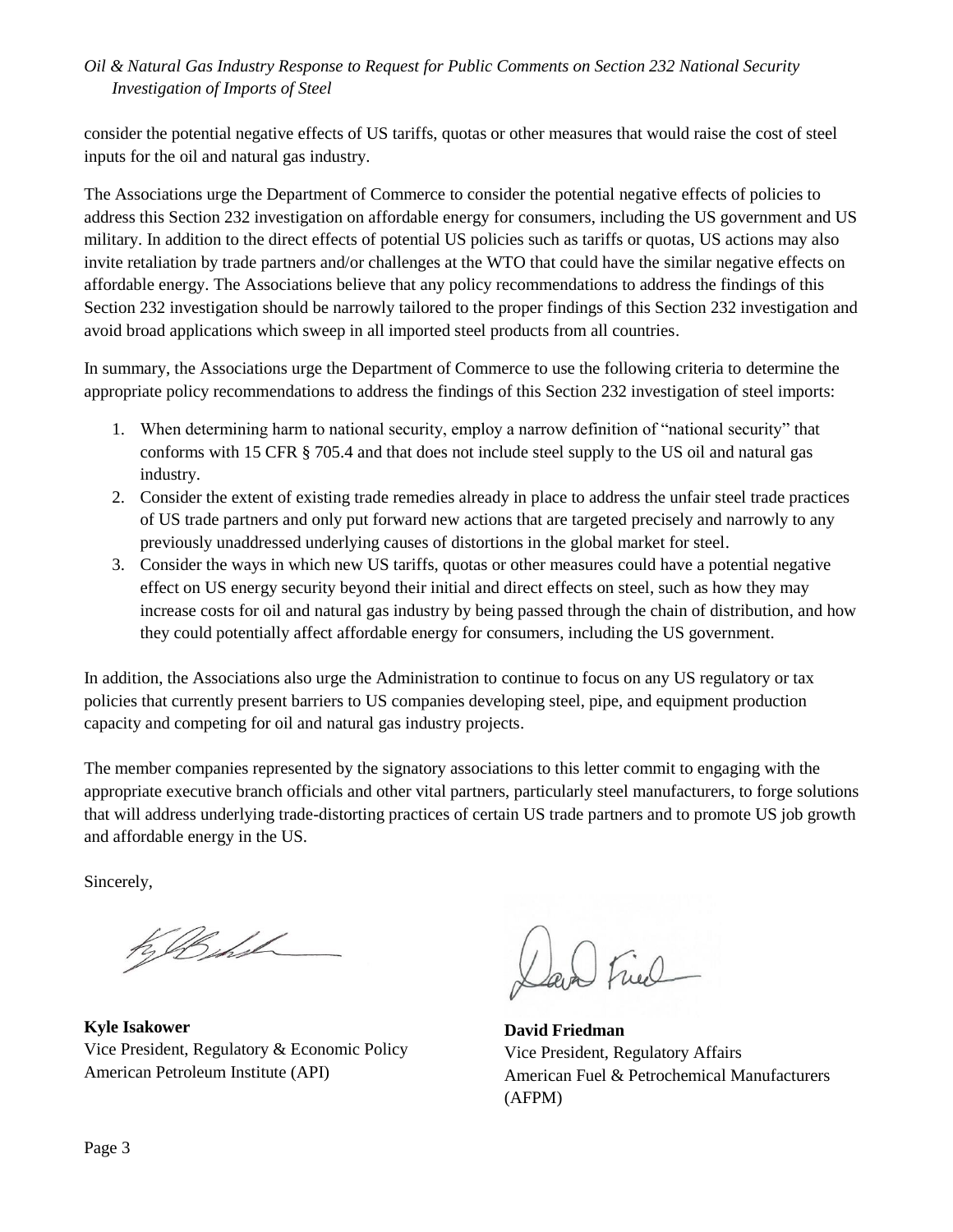V. Bruch

**V. Bruce Thompson** President American Exploration and Production Council (AXPC)

Ardrew & Blad

**Andrew J. Black** President and CEO Association of Oil Pipe Lines (AOPL)

Dustin Val

**Dustin Van Liew** Director, Regulatory & Governmental Affairs International Association of Geophysical Contractors (IAGC)

Rg. Mcn.J

**Ryan McNutt** CEO SIGMA: America's Leading Fuel Marketers

**Kathleen Sgamma** President Western Energy Alliance

 $\begin{picture}(220,20) \put(0,0){\dashbox{0.5}(5,0){ }} \thicklines \put(15,0){\dashbox{0.5}(5,0){ }} \thicklines \put(15,0){\dashbox{0.5}(5,0){ }} \thicklines \put(15,0){\dashbox{0.5}(5,0){ }} \thicklines \put(15,0){\dashbox{0.5}(5,0){ }} \thicklines \put(15,0){\dashbox{0.5}(5,0){ }} \thicklines \put(15,0){\dashbox{0.5}(5,0){ }} \thicklines \put(15,0){\dashbox{0.5}(5,0){ }} \thicklines \put(15,0){\$ 

**Christina Sames** Vice President, Operations and Engineering American Gas Association (AGA)

Lee Ottalles

**Lee O. Fuller** Executive Vice President Independent Petroleum Association of America (IPAA)

 $427$ 

**Donald F. Santa** President and CEO Interstate Natural Gas Association of America (INGAA)

Albert Modia

**Albert Modiano** President US Oil & Gas Association (USOGA)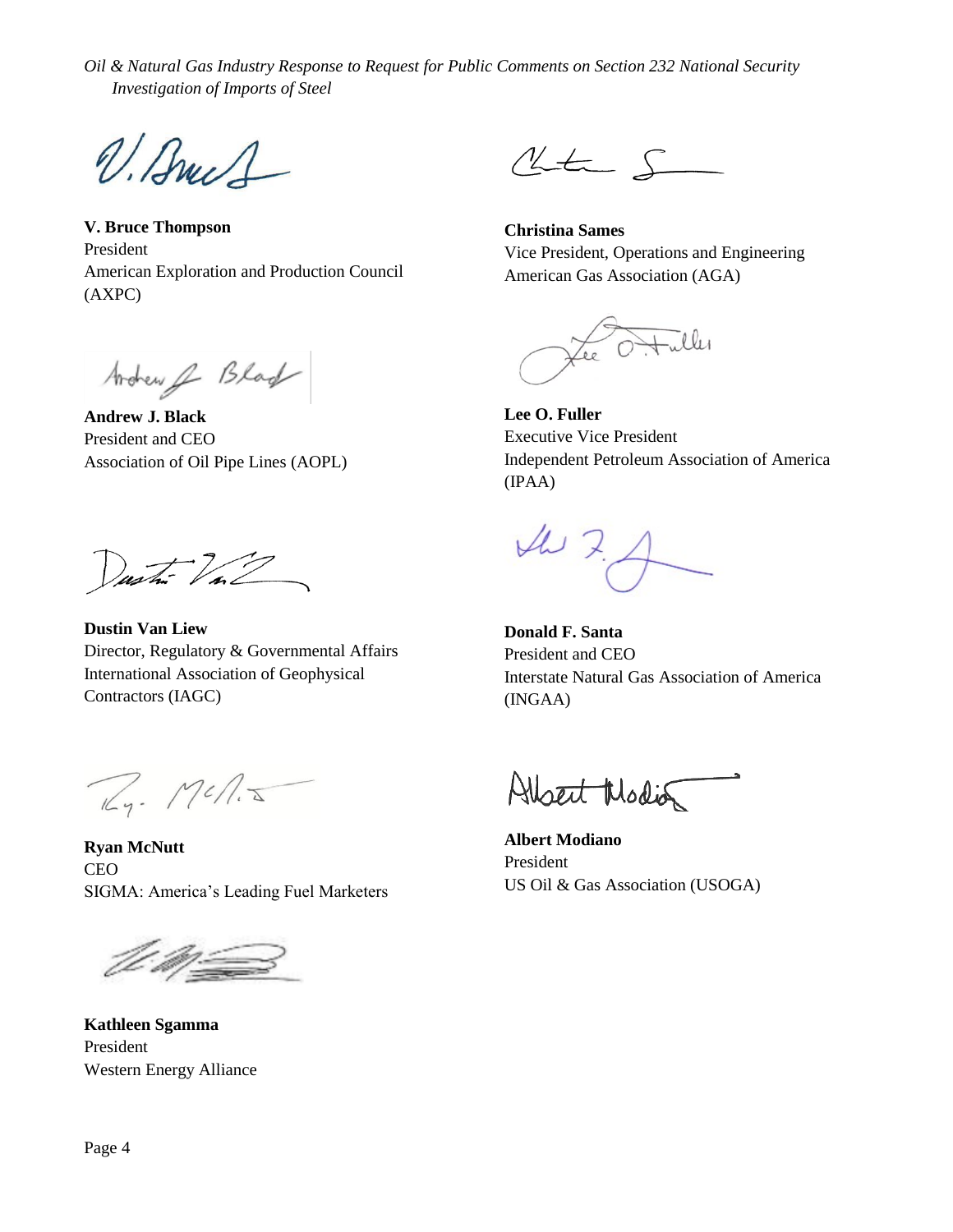### **About the Signatory Trade Associations**



AMERICAN PETROLEUM INSTITUTE

The American Petroleum Institute (API) is the only national trade association that represents all aspects of America's oil and natural gas industry. Our more than 625 corporate members, from the largest major oil company to the smallest of independents, come from all segments of the industry. They are producers, refiners, suppliers, marketers, pipeline operators and marine transporters, as well as service and supply companies that support all segments of the industry.



AXPC is a national trade association representing 33 of America's largest and most active independent natural gas and crude oil exploration and production companies, each with considerable experience drilling, operating, and producing oil and natural gas on federal lands. AXPC members are "independent" in that their operations are limited to exploration for and production of oil and natural gas. Moreover, its members operate autonomously, unlike their fully integrated counterparts, which operate in additional segments of the energy business, such as downstream refining and marketing. AXPC members are leaders in developing and applying innovative and advanced technologies necessary to explore for and produce oil and natural gas,



AFPM is a trade association representing hightech American manufacturers of virtually the entire U.S. supply of gasoline, diesel, jet fuel, other fuels and home heating oil, as well as the petrochemicals used as building blocks for thousands of vital products in daily life. AFPM members make modern life possible and keep America moving and growing as they meet the needs of our nation and local communities, strengthen economic and national security, and support over 3 million American jobs. both offshore and onshore, from nonconventional sources.



The American Gas Association, founded in 1918, represents more than 200 local energy companies that deliver clean natural gas throughout the United States. There are more than 73 million residential, commercial and industrial natural gas customers in the U.S., of which 95 percent — more than 69 million customers — receive their gas from AGA members. Today, natural gas meets more than one-fourth of the United States' energy needs.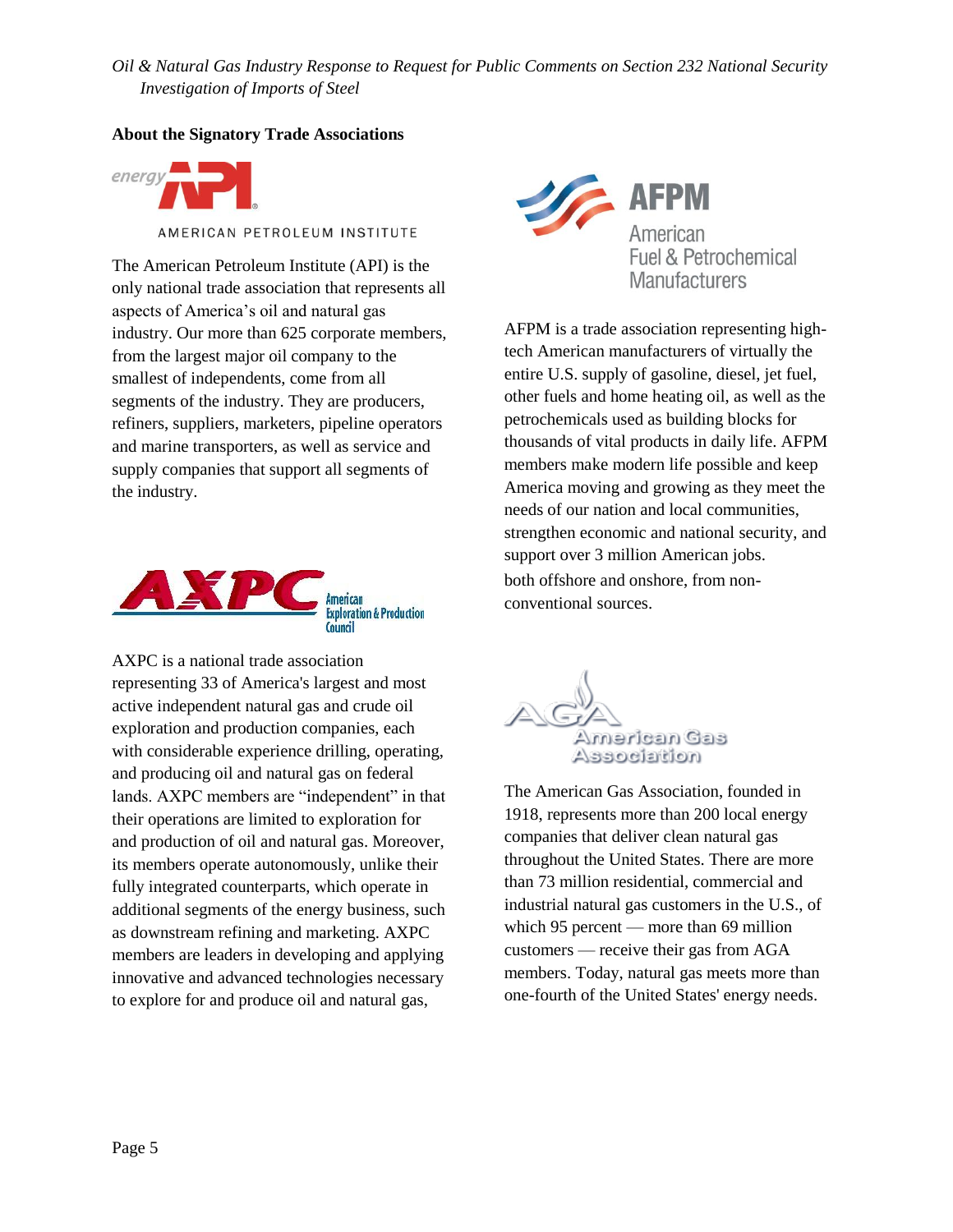

The Association of Oil Pipe Lines ("AOPL") represents the interests of owners and operators of America's liquid pipelines. Liquid pipelines bring crude oil to the nation's refineries and important petroleum products to our communities, including all grades of gasoline, diesel, jet fuel, home heating oil, kerosene, propane, and biofuels. AOPL members also transport carbon dioxide to oil and natural gas fields, where it can be used efficiently to enhance production.



IPAA represents the companies that drill 90 percent of the nation's oil and natural gas wells. These companies produce 82 percent of American natural gas and 68 percent of American oil. IPAA members represent the full range of producers, from small family-owned businesses, to the large independent companies that are some of the largest domestic natural gas producers.



The International Association of Geophysical Contractors is the global trade association representing all segments of the geophysical industry, essential to discovering and delivering the world's energy resources. We are the global leader in geophysical technical and operational expertise for both land and marine operations. The IAGC works vigorously on behalf of the membership on issues of common interest and industry-wide topics and initiatives that support the continued vitality of the geophysical industry. Through advocacy, outreach and development of industry guidelines, the IAGC focuses on issues that affect the core businesses of the geophysical industry: data acquisition, data processing and data ownership. For more than 45 years, IAGC has been the global voice of the geophysical industry and is the only trade organization solely dedicated to the industry.



The Interstate Natural Gas Association of America (INGAA) is a trade organization that advocates regulatory and legislative positions of importance to the natural gas pipeline industry in North America.

INGAA is comprised of 25 members, representing the vast majority of the interstate natural gas transmission pipeline companies in the U.S. and comparable companies in Canada. INGAA's members operate approximately 200,000 miles of pipelines, and serve as an indispensable link between natural gas producers and consumers.